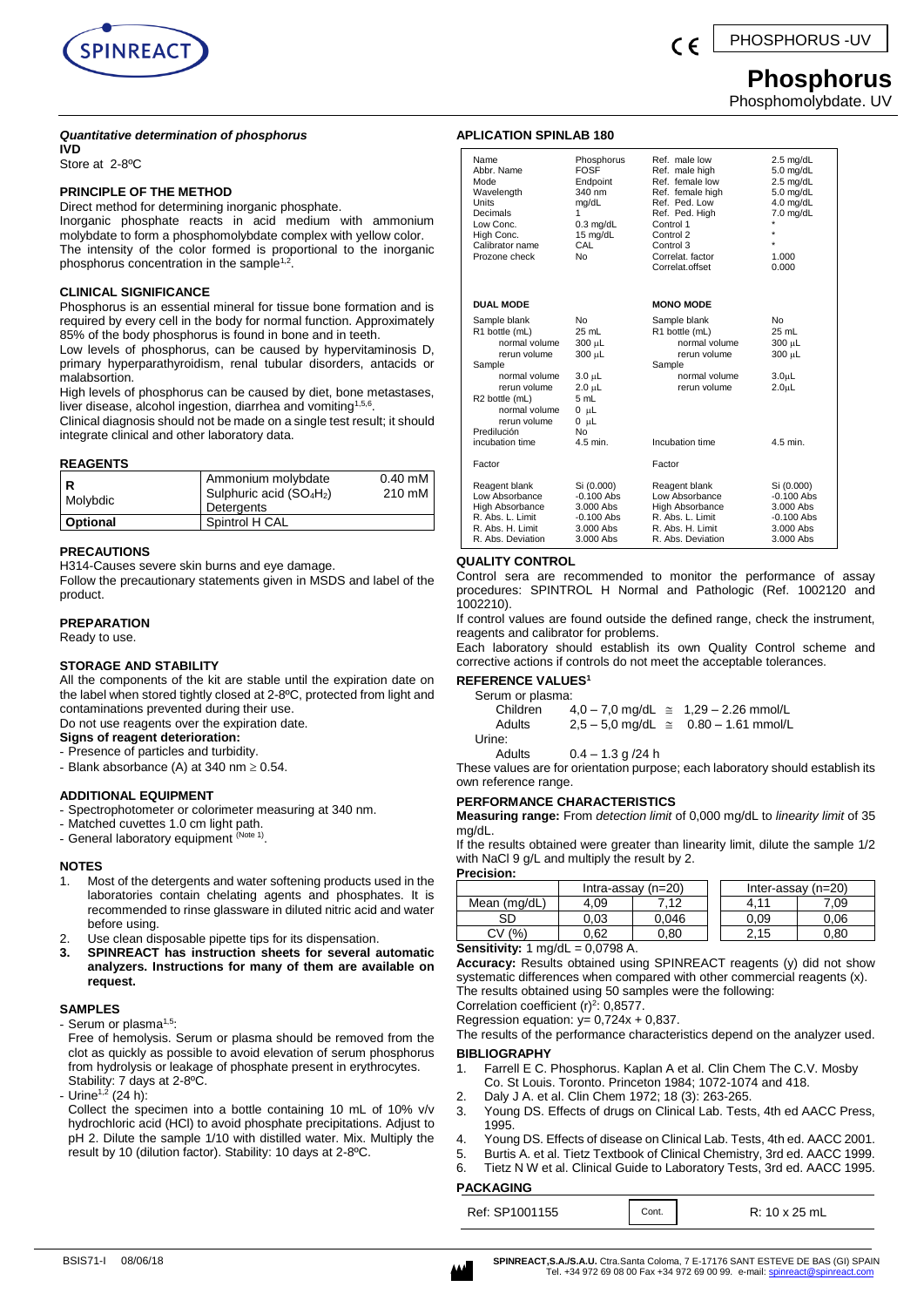

# *Determinación cuantitativa de fósforo*

**IVD** 

Conservar a 2-8ºC

# **PRINCIPIO DEL MÉTODO**

Método directo para la determinación de fósforo inorgánico. El fósforo inorgánico reacciona en medio ácido con molibdato amónico formando un complejo fosfomolibdico de color amarillo.

La intensidad del color formado es proporcional a la concentración de fósforo inorgánico presente en la muestra ensayada<sup>1,2</sup>.

# **SIGNIFICADO CLÍNICO**

El fósforo, es esencial para la formación del tejido óseo y el metabolismo energético celular. Aproximadamente un 85% se encuentra en el hueso y en los dientes.

Niveles bajos de fósforo pueden ser debidos a hipervitaminosis D, hipertiroidismo primario, desordenes renales, ingestión de antiácidos o mala absorción.

Niveles altos son atribuidos a la dieta, metástasis de huesos, alteraciones en el hígado, alcoholismo, diarreas y vómitos<sup>1,5,6</sup>.

El diagnostico clínico debe realizarse teniendo en cuenta todos los datos clínicos y de laboratorio.

# **REACTIVOS**

| ΙR<br>Molíbdico | Molibdato amónico<br>Ácido sulfúrico ( $SO_4H_2$ )<br>Detergente | $0.40 \text{ mM}$<br>210 mM |
|-----------------|------------------------------------------------------------------|-----------------------------|
| Opcional        | SPINTROL H CAL                                                   |                             |

# **PRECAUCIONES**

H314-Provoca quemaduras graves en la piel y lesiones oculares graves.

Seguir los consejos de prudencia indicados en la FDS y etiqueta del producto.

# **PREPARACIÓN**

Listo para su uso.

# **CONSERVACIÓN Y ESTABILIDAD**

Todos los componentes del kit son estables, hasta la fecha de caducidad indicada en la etiqueta, cuando se mantienen los frascos bien cerrados a 2-8ºC, protegidos de la luz y se evita la contaminación durante su uso. No usar reactivos fuera de la fecha indicada.

### **Indicadores de deterioro de los reactivos:**

- Presencia de partículas y turbidez.
- Absorbancia (A) del Blanco a 340 nm  $\geq 0.54$ .

#### **MATERIAL ADICIONAL**

- Espectrofotómetro ó analizador para lecturas a 340 nm.
- Cubetas de 1,0 cm de paso de luz.
- Equipamiento habitual de laboratorio <sup>(Nota 1)</sup>.

#### **NOTAS**

- 1. La mayoría de detergentes utilizados para el lavado de material contienen quelantes y fosfatos que interfieren en el ensayo. Se recomienda limpiar el material con ácido nítrico diluido y enjuagar abundantemente con agua desionizada.
- 2. Usar puntas de pipeta desechables limpias para su dispensación.
- **3. SPINREACT dispone de instrucciones detalladas para la aplicación de este reactivo en distintos analizadores.**

#### **MUESTRAS**

- Suero o plasma<sup>1,5</sup>:
- Libre de hemólisis. El suero o plasma deben separarse lo antes posible de los eritrocitos con el fin de evitar la liberación de fósforo de los hematies. Estabilidad: 7 días a 2-8ºC.
- Orina<sup>1,2</sup> (24 h):
- Recoger la orina en recipientes conteniendo 10 mL de ácido clorhídrico (ClH) al 10% (v/v) para evitar la precipitación de fosfatos. Ajustar pH 2.

Diluir la muestra 1/10 con agua destilada. Mezclar. Multiplicar el resultado por 10 (factor de dilución). Estabilidad: 10 días a 2-8ºC.

# **APLICACIÓN AL SPINLAB 180**

| Nombre<br>Nombre abreviado<br>Modo<br>Long. ondas<br>Unidades<br>Decimales<br>Conc. Inferior<br>Conc. Superior<br>Calibrator<br>Chequeo prozona                                             | Eosforo<br><b>FOSF</b><br>Endpoint<br>340 nm<br>mg/dL<br>1<br>$0.3$ mg/dL<br>15 mg/dL<br>CAL<br><b>No</b>            | Ref Hombre inf<br>Ref. Hombre sup.<br>Ref. Mujer inf.<br>Ref. Mujer sup.<br>Ref. Ped. Low<br>Ref. Ped. High<br>Control 1<br>Control 2<br>Control 3<br>Factor correl.<br>Offset de correl. | $2.5$ mg/dL<br>$5.0$ mg/dL<br>$2.5$ mg/dL<br>$5.0$ mg/dL<br>$4.0$ mg/dL<br>7.0 mg/dL<br>1.000<br>0.000 |
|---------------------------------------------------------------------------------------------------------------------------------------------------------------------------------------------|----------------------------------------------------------------------------------------------------------------------|-------------------------------------------------------------------------------------------------------------------------------------------------------------------------------------------|--------------------------------------------------------------------------------------------------------|
| <b>MODO DUAL</b>                                                                                                                                                                            |                                                                                                                      | <b>MODO MONO</b>                                                                                                                                                                          |                                                                                                        |
| Blanco muestra<br>Frasco R1 (mL)<br>Vol. normal<br>Vol. repet.<br>Muestra<br>Vol. normal<br>Vol. repet.<br>Frasco R2 (mL)<br>Vol. normal<br>Vol. repet.<br>Predilución<br>Tiempo incubacion | <b>No</b><br>25 ml<br>300 µL<br>300 uL<br>3.0 µL<br>$2.0$ uL<br>5 mL<br>$0$ $\mu$ L<br>$0 \mu L$<br>No<br>$4.5$ min. | Blanco muestra<br>Frasco R1 (mL)<br>Vol. normal<br>Vol. repet.<br>Muestra<br>Vol. normal<br>Vol. repet.<br>Tiempo incubacion                                                              | N <sub>0</sub><br>25 ml<br>300 uL<br>300 uL<br>3.0 µL<br>2.0 <sub>µ</sub><br>$4.5$ min.                |
| Factor                                                                                                                                                                                      |                                                                                                                      | Factor                                                                                                                                                                                    |                                                                                                        |
| Blanco reactivo<br>Absorbancia inf<br>Aborbancia sup.<br>Lim. Inf. Abs. React.<br>Lim. Sup. Abs. React.<br>Desy, Abs. React.                                                                | Si (0.000)<br>$-0.100$ Abs<br>3.000 Abs<br>$-0.100$ Abs<br>3.000 Abs<br>$3.000$ Abs                                  | Blanco reactivo<br>Absorbancia inf<br>Aborbancia sup.<br>Lim. Inf. Abs. React.<br>Lim. Sup. Abs. React.<br>Desv. Abs. React.                                                              | Si (0.000)<br>$-0.100$ Abs<br>3.000 Abs<br>$-0.100$ Abs<br>3.000 Abs<br>3.000 Abs                      |

# **CONTROL DE CALIDAD**

Es conveniente analizar junto con las muestras sueros control valorados: SPINTROL H Normal y Patológico (Ref. 1002120 y 1002210).

Si los valores hallados se encuentran fuera del rango de tolerancia, revisar el instrumento, los reactivos y el calibrador.

Cada laboratorio debe disponer su propio Control de Calidad y establecer correcciones en el caso de que los controles no cumplan con las tolerancias.

# **VALORES DE REFERENCIA<sup>1</sup>**

Suero o plasma: Niños 4,0 − 7,0 mg/dL  $\cong$  1,29 − 2.26 mmol/L Adultos  $2,5 - 5,0$  mg/dL  $\approx$  0.80 - 1.61 mmol/L Orina:

Adultos  $0,4 - 1,3$  g  $/24$  h

Estos valores son orientativos. Es recomendable que cada laboratorio establezca sus propios valores de referencia.

# **CARACTERÍSTICAS DEL MÉTODO**

**Rango de medida:** Desde el *límite de detección* de 0,000 mg/dL hasta el *límite de linealidad* de 35 mg/dL.

Si la concentración de la muestra es superior al límite de linealidad, diluir 1/2 con NaCl 9 g/L y multiplicar el resultado final por 2. **Precisión:**

| iguiaium.                                                                 |                     |       |  |                     |      |
|---------------------------------------------------------------------------|---------------------|-------|--|---------------------|------|
|                                                                           | Intraserie $(n=20)$ |       |  | Interserie $(n=20)$ |      |
| Media (mg/dL)                                                             | 4.09                | 7.12  |  | 4.11                | 7.09 |
| SD                                                                        | 0.03                | 0.046 |  | 0.09                | 0.06 |
| (%)<br>CV.                                                                | 0.62                | 0.80  |  | 2.15                | 0.80 |
| $\mathsf{R}$ anaihilidad analítica: 1 ma $ d $<br>$\sim$ $\sim$ 700 $\mu$ |                     |       |  |                     |      |

**I analitica:** 1 mg/dl

**Exactitud:** Los reactivos de SPINREACT (y) no muestran diferencias sistemáticas significativas cuando se comparan con otros reactivos comerciales (x). El ensayo con 50 muestras dio los siguientes resultados: Coeficiente de correlación  $(r)^2$ : 0,8577.

Ecuación de la recta de regresión:  $y = 0,724x + 0,837$ .

Las características del método pueden variar según el analizador utilizado.

# **BIBLIOGRAFÍIA**

- 1. Farrell E C. Phosphorus. Kaplan A et al. Clin Chem The C.V. Mosby Co. St Louis. Toronto. Princeton 1984; 1072-1074 and 418.
- 2. Daly J A. et al. Clin Chem 1972; 18 (3): 263-265.
- 3. Young DS. Effects of drugs on Clinical Lab. Tests, 4th ed AACC Press, 1995.
- 4. Young DS. Effects of disease on Clinical Lab. Tests, 4th ed. AACC 2001.<br>5. Burtis A. et al. Tietz Textbook of Clinical Chemistry, 3rd ed. AACC 1999.
- 5. Burtis A. et al. Tietz Textbook of Clinical Chemistry, 3rd ed. AACC 1999.
- 6. Tietz N W et al. Clinical Guide to Laboratory Tests, 3rd ed. AACC 1995.

# **PRESENTACIÓN**

| Ref: SP1001155 | Cont. | R: 10 x 25 mL |
|----------------|-------|---------------|
|----------------|-------|---------------|



# **Fósforo**

Fosfomolibdato. UV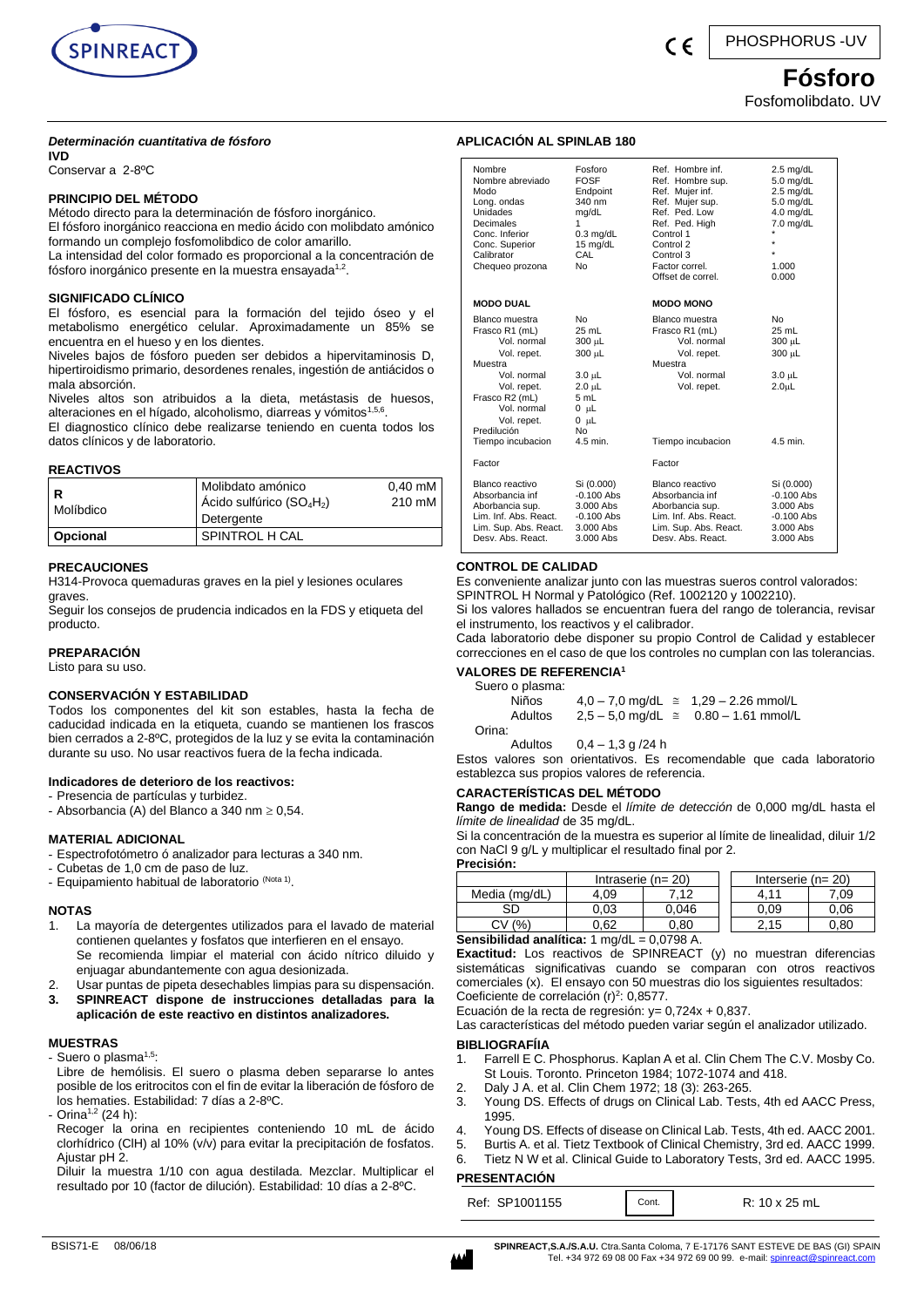

 $\epsilon$ 

**APPLICATION AU SPINLAB180**

# PHOSPHORUS -UV

# **Phosphoreo** Phosphomolybdate UV

*Détermination quantitative de phosphore* **IVD**

Conserver à 2-8ºC

#### **PRINCIPE DE LA METHODE**

Méthode directe pour déterminer le phosphore inorganique.

Le phosphore inorganique réagit en milieu acide avec le molybdate d'ammonium, en formant un complexe phosphomolybdique de couleur jaune.

L'intensité de la couleur formée est proportionnelle à la concentration de phosphore inorganique présent dans l'échantillon testé<sup>1, 2</sup>.

#### **SIGNIFICATION CLINIQUE**

Le phosphore est essentiel pour la formation du tissu osseux et du métabolisme énergétique cellulaire. Près de 85% de phosphore se trouve dans les os et les dents.

Des niveaux faibles de phosphore peuvent être dus à une trop grande présence de vitamine D, à un hypertiroïdisme primaire, à des troubles rénaux, à une ingestion d'antiacides ou à une mauvaise ingestion.

Des niveaux élevés sont dus au régime, à la métastase des os, aux altérations dans le foie, à l'alcoolisme, à des diarrhées et à des vomissements<sup>1, 5,6</sup>.

La diagnostique clinique doit être réalisée en tenant compte des données cliniques et de laboratoire.

#### **REACTIFS**

| R<br>Molybdique  | Molybdate d'ammonium<br>Acide sulfurique $(SO_4H_2)$<br>Détergent | 0.40 mM<br>210 mM |
|------------------|-------------------------------------------------------------------|-------------------|
| <b>OPTIONNEL</b> | SPINTROL H CAL                                                    |                   |

#### **PRECAUTIONS**

H314-Provoque des brûlures de la peau et des lésions oculaires graves. Suivez les conseils de prudence donnés en SDS et étiquette.

#### **PREPARATION**

Réactif et patron prêts à l'emploi.

#### **CONSERVATION ET STABILITE**

Tous les composants du kit sont stables jusqu'à la date de péremption indiquée sur le flacon, et s'ils sont maintenus hermétiquement fermés à 2- 8ºC, à l'abri de la lumière et des sources de contamination. Ne pas utiliser les réactifs en dehors de la date indiquée.

#### **Indices de détérioration des réactifs:**

- Présence de particules et turbidité.
- Absorbation (A) du blanc à 340 nm  $\geq 0.54$ .

#### **MATERIEL SUPPLEMENTAIRE**

- Auto-analyseur SPINLAB 180

Equipement classique de laboratoire<sup>(Remarque 1).</sup>

#### **ECHANTILLONS**

#### - Sérum ou plasma<sup>1, 5</sup>:

Sans hémolyse. Le sérum ou le plasma doivent être séparés le tôt possible des érythrocytes afin d'éviter la libération de phosphate des hématies. Stabilité: 7 jours à 2-8ºC.

- Urine<sup>1, 2</sup> (24 h):

Récupérer l'urine dans des récipients contenant 10 mL d'acide chlorhydrique (ClH), à 10% (v/v) pour éviter la précipitation des phosphates. Ajuster le pH 2.

Diluer l'échantillon à 1/10 d'eau distillée. Mélanger. Multiplier le résultat par 10 (facteur de dilution). Stabilité: 10 jours à 2-8ºC.

#### **VALEURS DE REFERENCE<sup>1</sup>**

Sérum ou plasma:

|        | Enfants |  | $4.0 - 7.0$ mg/dL $\approx 1.29 - 2.26$ mmol/L |
|--------|---------|--|------------------------------------------------|
|        | Adultes |  | $2.5 - 5.0$ mg/dL $\approx$ 0.80 - 1.61 mmol/L |
| Urine: |         |  |                                                |

Adultes 0,4 – 1,3 g /24 h

Ces valeurs sont données à titre d'information. Il est conseillé à chaque laboratoire de définir ses propres valeurs de référence.

#### **CONTRÔLE DE QUALITE**

Il est conseillé d'analyser conjointement les échantillons de sérum dont les valeurs ont été contrôlées: SPINTROL H Normal et pathologique (Réf. 1002120 et 1002210).

Si les valeurs se trouvent en dehors des valeurs tolérées, analyser l'instrument, les réactifs et le calibreur.

Chaque laboratoire doit disposer de son propre contrôle de qualité et déterminer les mesures correctives à mettre en place dans le cas où les vérifications ne correspondraient pas aux attentes.

| Name<br>Abbr. Name<br>Mode<br>Wavelength<br>Units<br>Decimals<br>Low Conc.<br>High Conc.<br>Calibrator name<br>Prozone check                                                 | Phosphorus<br><b>FOSF</b><br>Endpoint<br>340 nm<br>mg/dL<br>1<br>$0.3$ mg/dL<br>15 mg/dL<br>CAL<br>No            | Ref. male low<br>Ref. male high<br>Ref. female low<br>Ref. female high<br>Ref. Ped. Low<br>Ref. Ped. High<br>Control 1<br>Control 2<br>Control 3<br>Correlat, factor<br>Correlat.offset | $2.5$ mg/dL<br>$5.0$ mg/dL<br>$2.5$ mg/dL<br>$5.0$ mg/dL<br>4.0 mg/dL<br>7.0 mg/dL<br>$\star$<br>$\star$<br>1.000<br>0.000 |
|------------------------------------------------------------------------------------------------------------------------------------------------------------------------------|------------------------------------------------------------------------------------------------------------------|-----------------------------------------------------------------------------------------------------------------------------------------------------------------------------------------|----------------------------------------------------------------------------------------------------------------------------|
| <b>DUAL MODE</b>                                                                                                                                                             |                                                                                                                  | <b>MONO MODE</b>                                                                                                                                                                        |                                                                                                                            |
| Sample blank<br>R1 bottle (mL)<br>normal volume<br>rerun volume<br>Sample<br>normal volume<br>rerun volume<br>R2 bottle (mL)<br>normal volume<br>rerun volume<br>Predilución | No<br>25 mL<br>300 µL<br>300 µL<br>3.0 µL<br>$2.0 \mu L$<br>5 mL<br>$0$ $\mu$ L<br>$0$ $\mu$ L<br>N <sub>0</sub> | Sample blank<br>R1 bottle (mL)<br>normal volume<br>rerun volume<br>Sample<br>normal volume<br>rerun volume                                                                              | N <sub>0</sub><br>25 mL<br>300 µL<br>300 µL<br>3.0 <sub>µ</sub><br>2.0 <sub>µ</sub>                                        |
| incubation time                                                                                                                                                              | $4.5$ min.                                                                                                       | Incubation time                                                                                                                                                                         | 4.5 min.                                                                                                                   |
| Factor                                                                                                                                                                       |                                                                                                                  | Factor                                                                                                                                                                                  |                                                                                                                            |
| Reagent blank<br>Low Absorbance<br><b>High Absorbance</b><br>R. Abs. L. Limit<br>R. Abs. H. Limit<br>R. Abs. Deviation                                                       | Si (0.000)<br>$-0.100$ Abs<br>3.000 Abs<br>$-0.100$ Abs<br>3.000 Abs<br>$3.000$ Abs                              | Reagent blank<br>Low Absorbance<br>High Absorbance<br>R. Abs. L. Limit<br>R. Abs. H. Limit<br>R. Abs. Deviation                                                                         | Si (0.000)<br>$-0.100$ Abs<br>3.000 Abs<br>$-0.100$ Abs<br>3.000 Abs<br>3.000 Abs                                          |

#### **CARACTERISTIQUES DE LA METHODE**

**Gamme de mesures:** Depuis la *limite de détection* 0,000 mg/dL jusqu'à la *limite de linéarité* 35 mg/dL.

Si la concentration de l'échantillon est supérieure à la limite de linéarité, diluer 1/2 avec du NaCl 9 g/L et multiplier le résultat final par 2. **Précision:**

|                 | Intra-série ( $n = 20$ ) |       |      |      | Inter-série ( $n = 20$ ) |
|-----------------|--------------------------|-------|------|------|--------------------------|
| Moyenne (mg/dL) | 4.09                     | 7.12  | 4.11 |      | 7.09                     |
| SD              | 0.03                     | 0.046 |      | 0.09 | 0.06                     |
| (% )<br>CV.     | 0.62                     | 0.80  |      | 2.15 | 0.80                     |

**Sensibilité analytique:** 1 mg/dL = 0,0798 A.

**Exactitude:** Les réactifs SPINREACT (y) ne montrent pas de différences systématiques significatives lorsqu'on les compare à d'autres réactifs commerciaux (x).

Les résultats obtenus avec 50 échantillons ont été les suivants:

Coefficient de corrélation (r): 0,8577.

Equation de la Coubre de régression: y=0,724x + 0,837.

Les caractéristiques de la méthode peuvent varier suivant l'analyseur employé.

#### **REMARQUES**

- La majorité des détergents utilisés pour le nettoyage des instruments contient des agents chélantes et des phosphates qui altèrent le test.
- 
- 2. Utiliser des embouts de pipettes jetables propres pour diffuser le produit.<br>3. SPINREACT dispose de consignes détaillées pour l'application de **3. SPINREACT dispose de consignes détaillées pour l'application de ce réactif dans différents analyseurs.**

#### **BIBLIOGRAPHIE**

1. Farrell E C. Phosphorus. Kaplan A et al. Clin Chem The C.V. Mosby Co. St Louis. Toronto. Princeton 1984; 1072-1074 and 418.

- 2. Daly J A. et al. Clin Chem 1972; 18 (3): 263-265.
- 3. Young DS. Effects of drugs on Clinical Lab. Tests, 4th ed AACC Press, 1995.
- 4. Young DS. Effects of disease on Clinical Lab. Tests, 4th ed. AACC 2001.
- 5. Burtis A. et al. Tietz Textbook of Clinical Chemistry, 3rd ed. AACC 1999.
- Tietz N W et al. Clinical Guide to Laboratory Tests, 3rd ed. AACC 1995.

# **PRÉSENTATION**

| Ref: SP1001155 | Cont. | R: 10 x 25 mL |
|----------------|-------|---------------|
|----------------|-------|---------------|